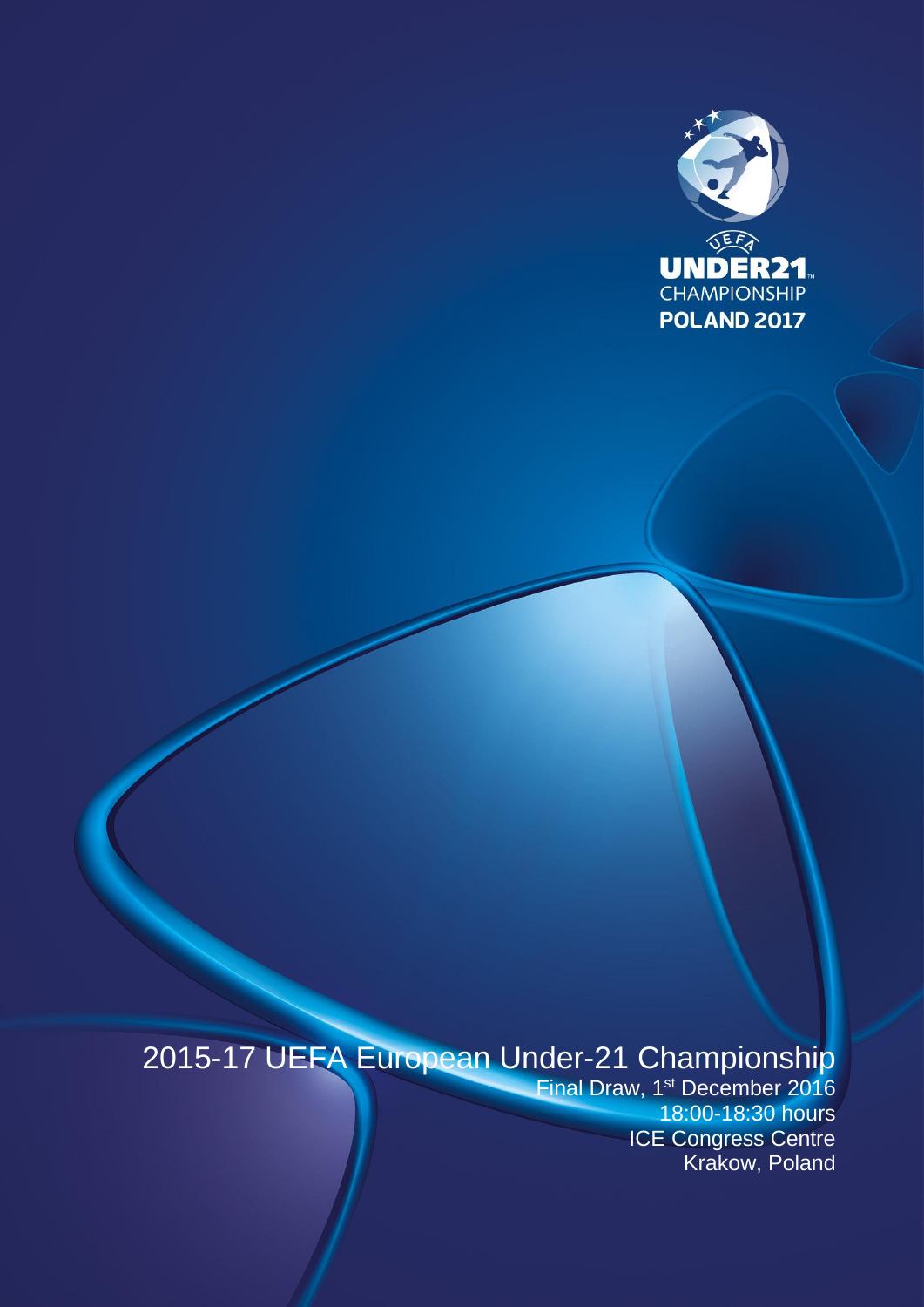

# **Draw Procedure**

# **Competition Regulations (excerpt)**

*Paragraph 13.03.:* The nine group winners in the qualifying group stage qualify for the final tournament, while the four best runners-up qualify for the play-offs. The two winners of the play-offs qualify for the final tournament.

## **Draw principles**

- *Article 16:*
	- o By means of a draw, the UEFA administration allocates the 12 teams that qualify for the final tournament into three groups (A, B, C) of four teams each.
	- o The host association (Poland) being A1 and the two best-ranked teams in the UEFA Under-21 national team coefficient ranking for the final draw being B1 and C1.
	- o The remaining nine teams are divided into two pots according to their position in the coefficient ranking (see below)

| <b>Final Draw Coefficient Ranking</b> |                |                                                                                           |                  |  |
|---------------------------------------|----------------|-------------------------------------------------------------------------------------------|------------------|--|
| Pos.                                  | <b>Country</b> | <b>Coefficient</b><br>(Calculated according to Annex I of the<br>competition regulations) |                  |  |
|                                       | Poland         | <b>Host country</b>                                                                       | A1               |  |
| 1                                     | Germany        | 39,037                                                                                    | Pot 1            |  |
| $\overline{2}$                        | Portugal       | 38,378                                                                                    |                  |  |
| 3                                     | England        | 36,621                                                                                    |                  |  |
| 4                                     | Spain          | 36,536                                                                                    | Pot 2            |  |
| 5                                     | Denmark        | 35,590                                                                                    |                  |  |
| 6                                     | Italy          | 35,546                                                                                    |                  |  |
| 7                                     | Sweden         | 34,259                                                                                    |                  |  |
| 8                                     | Czech Republic | 33,690                                                                                    | Pot <sub>3</sub> |  |
| 9                                     | Serbia         | 31,060                                                                                    |                  |  |
| 10                                    | Slovakia       | 31,057                                                                                    |                  |  |
| 11                                    | FYR Macedonia  | 23,283                                                                                    |                  |  |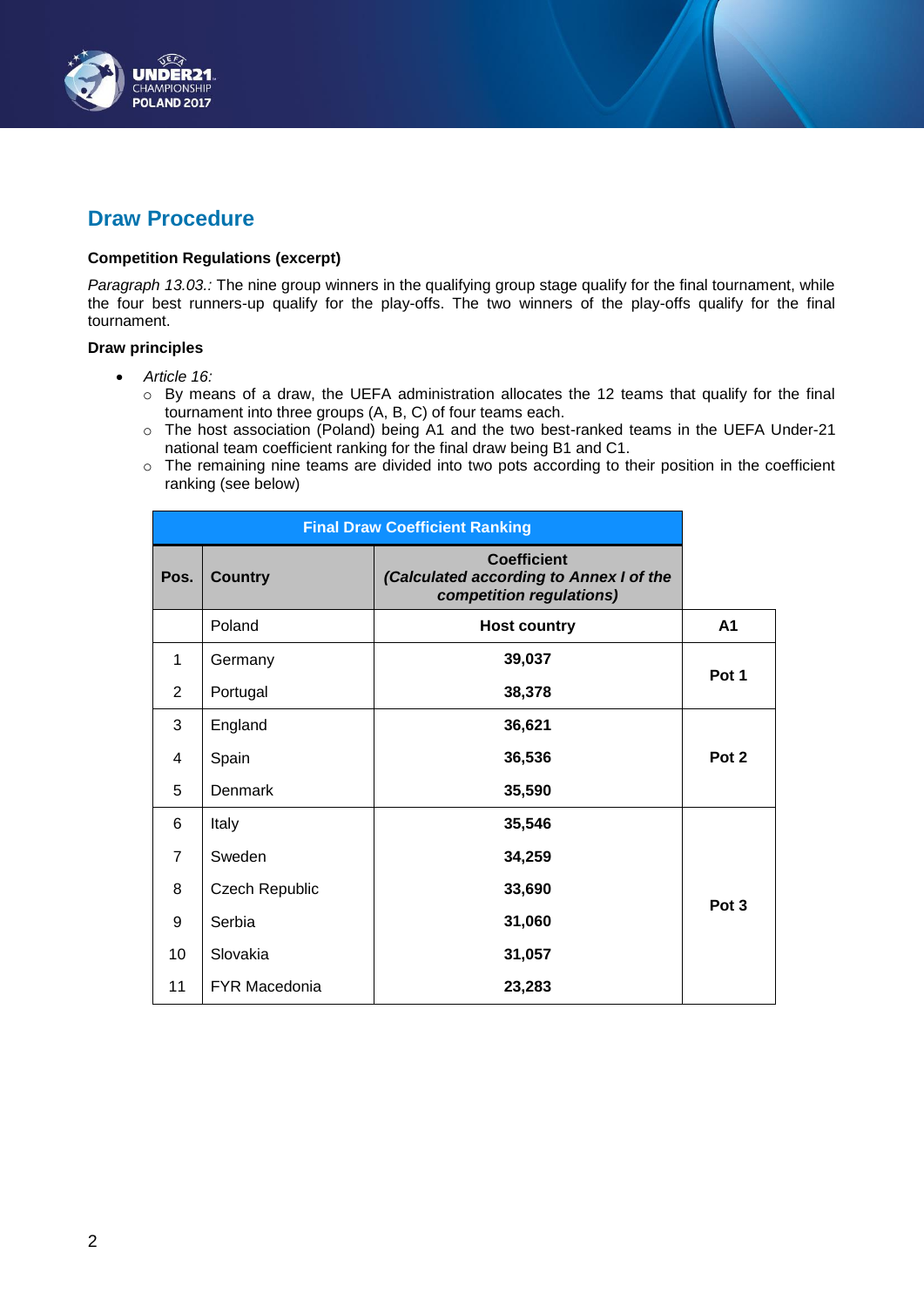# **Draw Procedure**

## *Draw phase 1:*

- The draw starts with the teams in pot 1.
- The first team drawn takes position B1 and the second team drawn position C1.

## *Draw phase 2:*

- The draw continues with the teams in Pot 3.
- The first team drawn is assigned to group A. In order to determine the position of the drawn team within group A, a ball is drawn from Pot A. A second ball is drawn from Pot 3 and assigned to group B. Once again, to determine the position of the team within group B, a ball is drawn from Pot B. The same procedure is repeated for Group C consecutively until all balls from Pot 3 have been drawn and the teams positioned in each group

#### *Draw phase 3:*

The draw will be completed with the teams in Pot 2 using the same procedure as for Pot 3.

# **Graphic Illustrations**

Eleven teams are allocated to three pots:

| Pot 1<br>(red balls) | Pot 2<br>(blue balls) | Pot 3<br>(green balls) |
|----------------------|-----------------------|------------------------|
| Germany              | England               | Italy                  |
| Portugal             | Spain                 | Sweden                 |
|                      | Denmark               | <b>Czech Republic</b>  |
|                      |                       | Serbia                 |
|                      |                       | Slovakia               |
|                      |                       | <b>FYR Macedonia</b>   |

The draw will create three groups of four teams:

| <b>Group A</b> | <b>Group B</b> | <b>Group C</b> |
|----------------|----------------|----------------|
| A1 Poland      | B <sub>1</sub> | C <sub>1</sub> |
| A2             | <b>B2</b>      | C <sub>2</sub> |
| A <sub>3</sub> | B <sub>3</sub> | C <sub>3</sub> |
| A4             | B4             | C <sub>4</sub> |